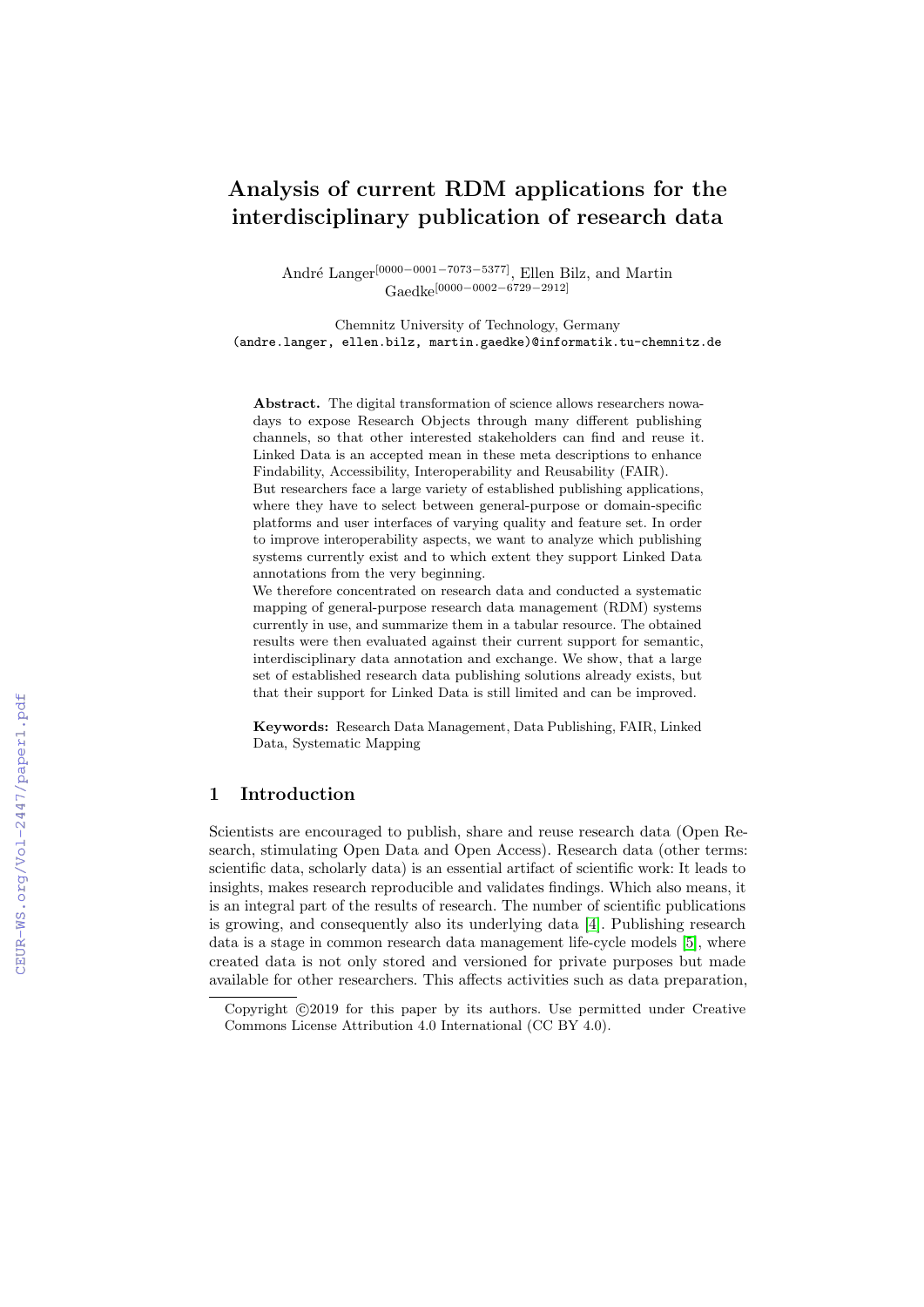annotation, provisioning and distribution. In the following, we will concentrate on digital research data that is published online as a web resource via http/s.

The digital transformation of science has offered new publication channels for research data, starting with direct data exchange in the past, traditional self-hosted webserver downloads, up to general-purpose or specialized data repositories, larger centralized or decentralized platform infrastructures with corresponding non-profit or commercial application providers. Examples are CKAN, DSpace, EUDAT, the Harvard Dataverse, Zenodo and derived system[s.](#page-1-0) These platforms nowadays provide means to upload and publish research data sets with a general-purpose, disciplinary or institutional focus. They also have to satisfy specific needs of multiple stakeholders in different usage scenarios ([\[9\]](#page-11-0), [\[7\]](#page-11-1)). In order to improve interoperability, provided meta information is exposed through well-defined interfaces and well-defined protocols such as OAI-PMH to research data registries such as re3data.org or OpenAIRE in order to make them discoverable for other researchers. Additionally, many of these RDM platforms also claim to make heavy use of Linked Data principles already.

The aim of this study is to analyze the actual support of RDM systems for interdisciplinary data exchange from a user's perspective. We will describe benefits of semantic annotations for interdisciplinary data exchange and are interested in a systematic approach to get an overview over currently used scientific data publishing applications. Especially for researchers who are not technically versed, it can be a great effort to find an appropriate solution; or they will simply use a tool they are aware of in their knowledge domain or that they were told. This negative experience might also be a reason to keep scientists back from sharing their data or switch to simpler publishing approaches and tools restraining interdisciplinary research data exchange and reuse.

This research is an initial part of the PIROL PhD project [\[11\]](#page-11-2) and has the following contributions in the context of interdisciplinary research data publishing:

- 1. We describe benefits of Linked Data to improve interdisciplinary and transdisciplinary research data discovery and reuse.
- We identify the most relevant applications for research data publishing being used throughout the last ten years
- 3. We investigate the identified RDM publishing approaches in a comparative study on how good they support FAIR data operations in 2019 with a particular focus on Linked Data aware frontend interfaces.

The rest of the paper reflects these objectives in the following way: Section [2](#page-2-0) introduces definitions for concepts related to interdisciplinary research data management. Section [3](#page-3-0) describes the methodology used in this research to identify suggested research data publishing systems and describes the search strategy for reproducibility. The results of our systematic mapping are presented in section [4](#page-4-0) and further investigated in section [5.](#page-7-0) Section [6](#page-10-0) contrasts our work from existing studies and section [7](#page-10-1) summarizes our results and gives an outlook to future activities.

<span id="page-1-0"></span>cf. <https://www.re3data.org/metrics/software>

<span id="page-1-1"></span>[https://ec.europa.eu/info/research-and-innovation/strategy/goals](https://ec.europa.eu/info/research-and-innovation/strategy/goals-research-and-innovation-policy/open-science/open-science-monitor/)[research-and-innovation-policy/open-science/open-science-monitor/](https://ec.europa.eu/info/research-and-innovation/strategy/goals-research-and-innovation-policy/open-science/open-science-monitor/)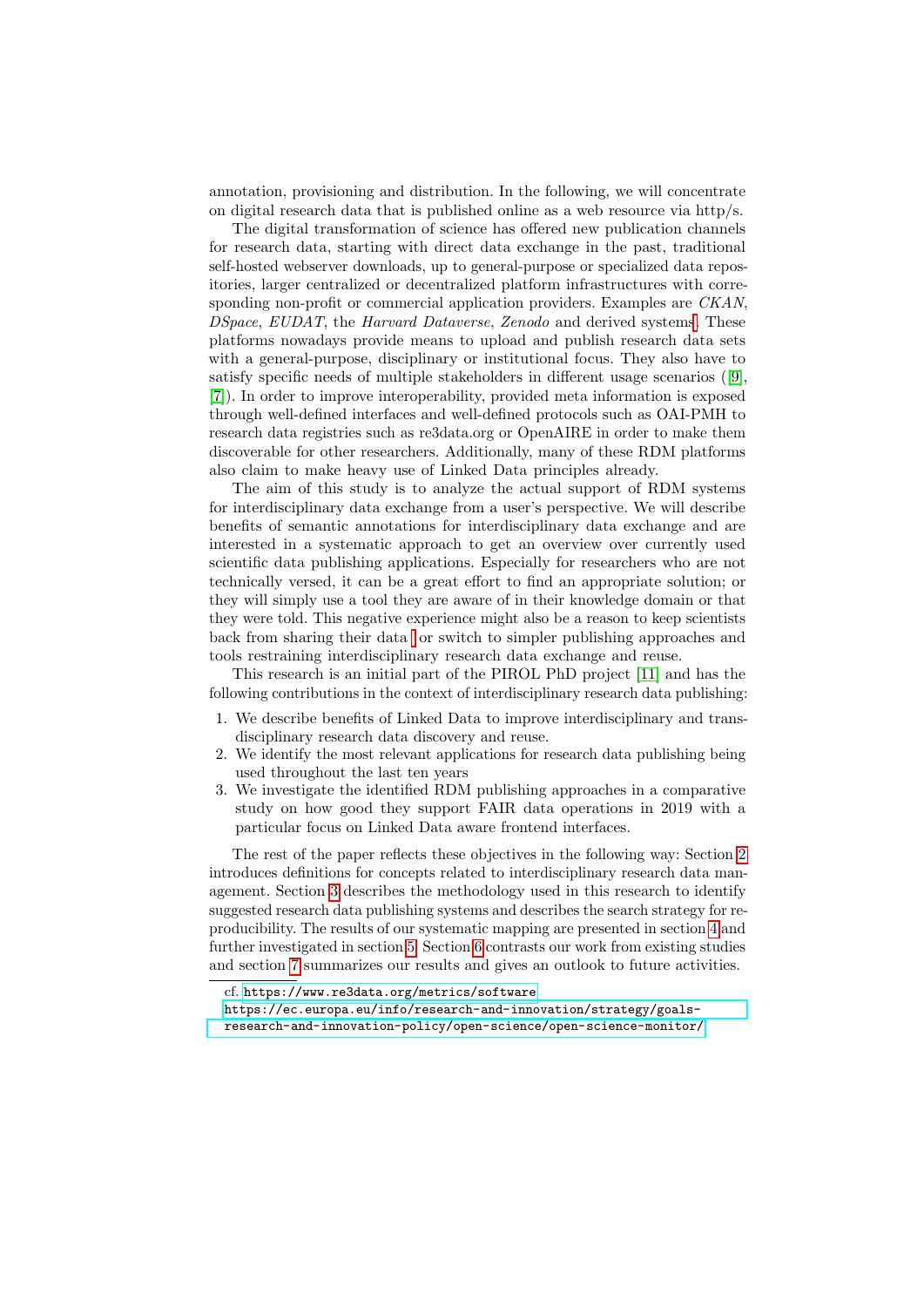## <span id="page-2-0"></span>2 Conceptualization

Definitions for research data vary depending on institutions and application domains. Throughout this paper, we follow the definition, that research data "covers in principle any kind of digital artifact that is associated with scientific research" [\[16\]](#page-11-3). As multifaceted as research is, its artifacts can be as well: lab or measured data, audiovisual information, texts, surveys and even objects, probes and software. Activities to deal with research data and its life cycle are subsumed as research data management.

In our study, we are particularly focused on research data publishing within RDM life-cycle models, which can be defined as "making a research artifact online available, discoverable, peer-reviewable, re-usable according to given rights, real-time accessible, citable, and interlinked with its research activity and associated products" [\[6\]](#page-11-4).

It was already proven that researchers are willing to publish and share research data to other scientists [\[7\]](#page-11-1). The motivation for sharing data is multilayer and shaped by collaborative exchange in the same knowledge domains, institutionalspecific expectations and policies and personal rewards [\[9\]](#page-11-0). [\[7\]](#page-11-1) also showed, that the will to provide meta data and persistent identifiers to describe research data sets is already existing. However, only 34% of all survey participants stated that services such as Google Scholar meet their requirements for data retrieval. This implies that user's are still not satisfied with obtained search results in generalpurpose research data registries when they require research data of a particular characteristic. Finding relevant information in knowledge domain-specific data catalogs might yield to better results as soon as dedicated user interfaces and an established knowledge-domain related terminologies are used [\[8\]](#page-11-5). But the variety of concepts and terms used in different research disciplines makes it hard to provide research data also for potential users in different knowledge domains.

One possible approach to improve this situation is to extend meta data descriptions of research data sets with additional information. Linked Data is a means to map related relevant concepts onto each other [\[13\]](#page-11-6). This includes the

- 1. Identification of relevant entities,
- 2. Usage of appropriate ontologies,
- 3. Description of associated concepts,
- 4. Reference to related resources

through the use of persistent identifiers, which can realize FAIR principles for data sharing [\[17\]](#page-11-7).

We have the hypothesis, that established research data publishing platforms still use traditional user interfaces that only request basic meta information as text, such as provenance information, missing to also allow sophisticated meta descriptions and linking for interdisciplinary reuse which represents an obstacle for discovery activities by other researchers.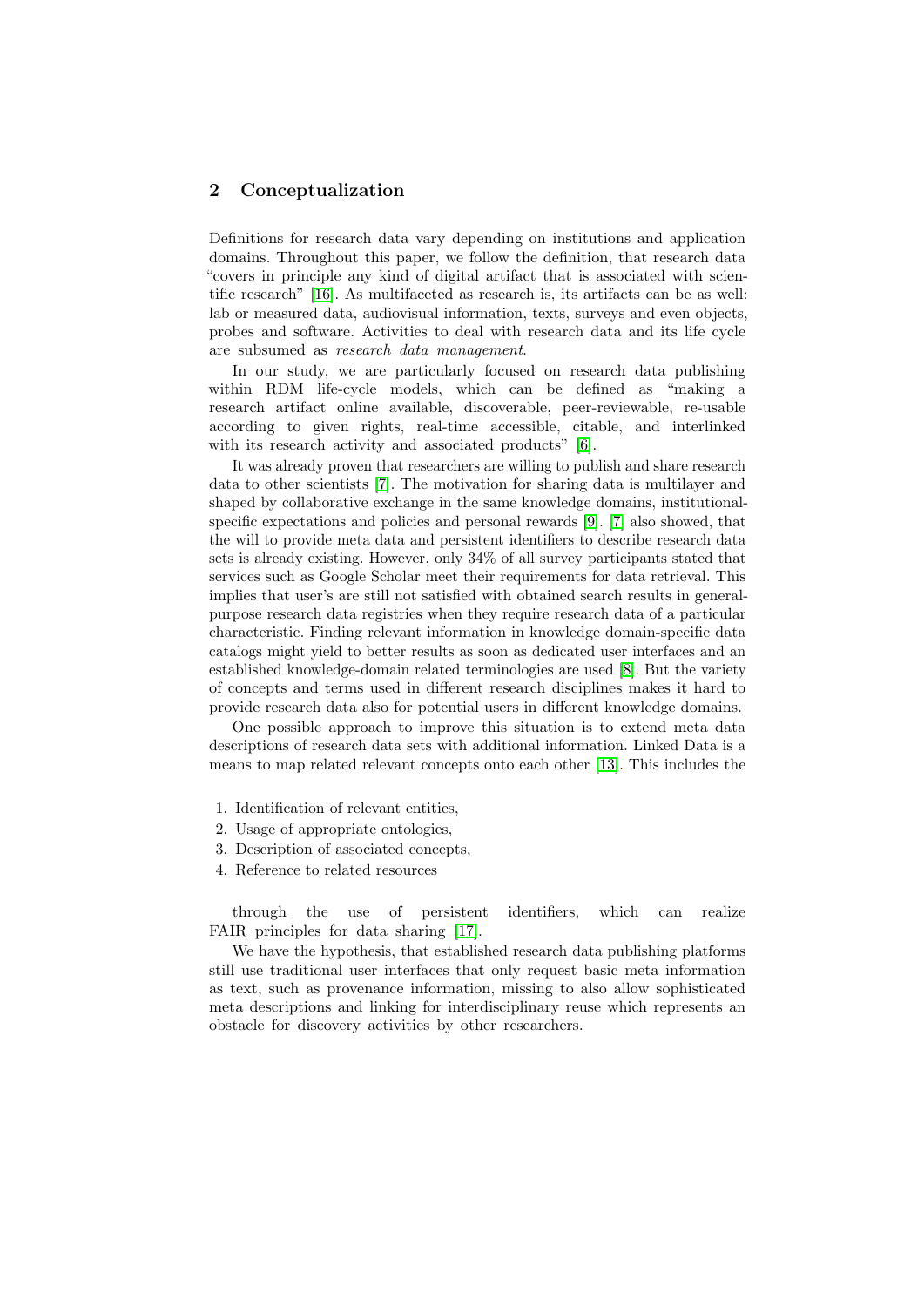## <span id="page-3-0"></span>3 Methodology

Assuming a scenario, that a scientist of a specific domain wants to publish data of a research project that is also relevant for other researchers, we want to identify RDM publishing applications currently in use. The resulting summary can help researchers to get an overview on relevant systems and compare their feature set. To facilitate the cross-domain retrieval and reuse of published research data, we further analyze all relevant systems afterwards with a specific focus on the current support of Linked Data. In this scenario, this particularly means how existing RDM systems help a scientist to describe different characteristics of a research dataset in a structured way by reusing existing ontologies and appropriate unique concept identifiers.

A predefined set of suggested RDM platforms or a processing of data source entries in existing data catalogs was not regarded as appropriate because it could miss other relevant publishing channels being actively in use that were not considered in such a registry in advance.

The following section will provide details on the survey methodology for reproducibility concerns.

#### 3.1 Research Question

The goal of this comparative study is to get an overview on existing RDM solutions with a special focus on publishing and sharing research data for the interdisciplinary discovery and reuse by other researchers. As so, we will concentrate on general-purpose research data publishing platforms that can be used by any researcher independent of a particular knowledge domain. The study of domain-specific solutions for describing terminologies would be interesting as well, but is out of scope of this paper.

#### 3.2 Criteria

We ran a systematic mapping approach on scientific publications dealing with research data management and data publishing approaches. To select relevant papers, the following criteria were used.

Inclusion Criteria The main criteria for the papers selected were provided by the publishing date and the language the paper was published in:

- + only papers published between 2008 and 2018
- + only papers in English

Furthermore, the papers should focus on at least one of those criteria:

- + research data management
- + data publishing or data sharing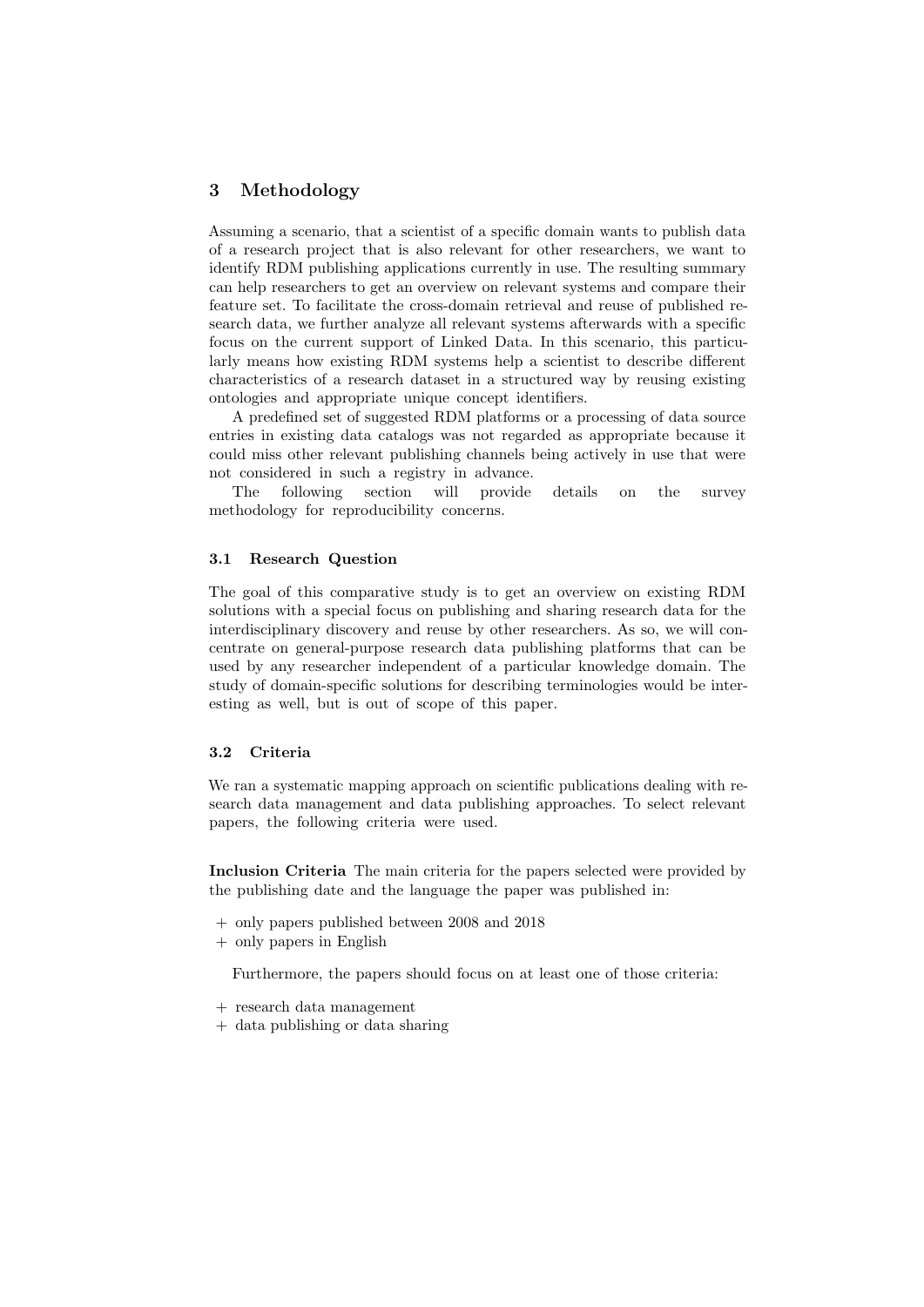Exclusion Criteria Papers with a focus on other aspects in the RDM life-cycle such as data collection, data processing and data aggregation were excluded. Also papers about systems which do not exist or are not maintained anymore were excluded.

- focus other than data publishing or sharing
- systems do not exist / are not maintained anymore

## 3.3 Search Strategy

Search Terms Formulating search terms to get relevant results was a challenge, as there is much ambiguity in the vocabulary of the subject's area. Several terms are used as quasi-synonyms, e.g., data platform vs. data repository vs. data management system or research data vs. scientific data vs. scholarly data vs. datasets in general. Nevertheless, the terms had to be limited due to the unmanageable amount of results in a test run. The search was conducted within the title, the abstract and the keywords (if exist), using the following terms:

- platform, repository, data management system
- scientific data, research data, datasets

As there is a focus on data sharing and publishing, the previous keywords were combined with:

- publishing
- sharing

Search Engines, Platforms and Digital Libraries The following search engines, platforms and digital libraries were used: Google Scholar, ISI Web of Science, ACM Digital Library, IEEE Xplore Digital Library, Springer Link, Mendeley, Science Direct , Emerald Insight, SAGE Journals. Due to the huge amount of results with descending relevance in *Google Scholar* (21,100) and Springer Link  $(21.031)$ , only the first 1,000 results were screened by the title.

## <span id="page-4-0"></span>4 Identification of Research Data Publishing approaches

Conducting the search lead to 865 results after removing the duplicates. The outcome was then reassessed with reference to the criteria, which resulted in a sum of 487 papers. We reviewed all relevant publications and derived a basic systematization, before we further analyze and discuss all solutions with a focus on semantic data management.

## 4.1 Review of results

The publications were classified in two main categories: first, general papers including publishing and sharing research data aspects, and second, systems of different type to publish and share research data.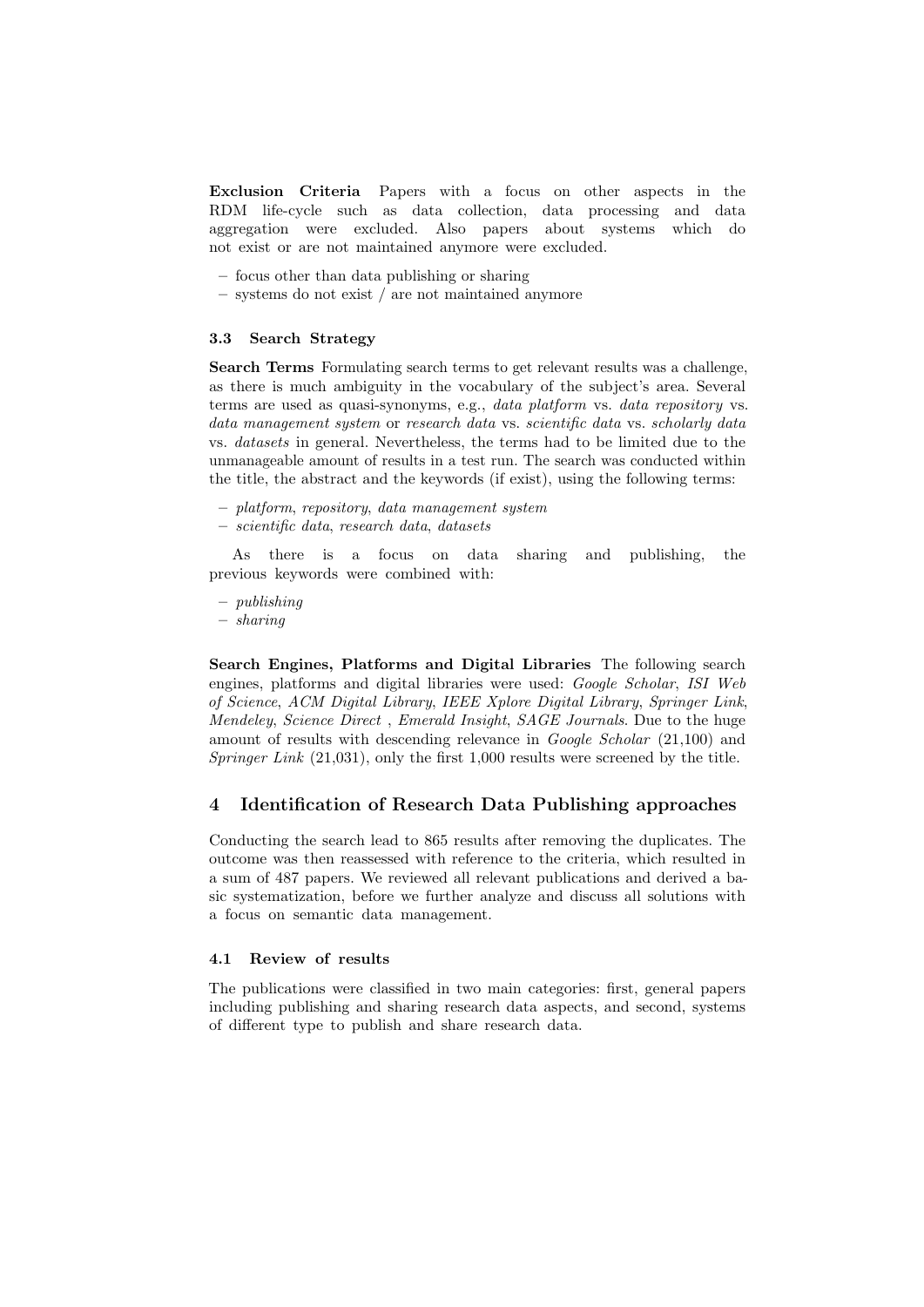

Fig. 1. Systematic Mapping Procedure

The group of general publications on publishing and sharing research allowed us to get an impression on the researcher's behavior and of systems significant in the publishing process. The second group of literature contained papers on one particular system. This included software to manage data repositories but also the research data environment of academic institutions. Even though only one system was addressed, quite often related systems were named. All mentioned unique data publishing approaches were noted.

The resulting set of available applications is depicted in table 1. The table contains software mentioned for data publishing purposes independent of the particular application focus. It is notable, that several systems are modifications or forks of another basic platform. Examples are Dryad which is a platform for journal data submissions built upon DSpace, Zenodo or the EUDAT B2 services built upon *Invenio*, or *Linkitup* built upon *Figshare*. A detailed explanation of each identified data publishing solution is omitted as we refer to the corresponding website and other surveys for details.

Interestingly, there were also data publishing solutions from related studies that did not show up in our study. Examples are ContentDM, dLibra, Digital Commons, ESciDoc, Mendeley Data, Nesstar, RADAR, ResearchGate or Springer Nature. They either target a different user segment, are placed under different search term strategy or are data provisioning channels not mentioned in the actual paper.

We manually removed systems that were knowledge-domain specific such as AmeriFlux, Arctic Data Centre (ADC), Brain-CODE, COINS, Curatr, ESSD, FID Sociology, GeoNode, GWATCH, IS-EPOS, LearnSphere, National Sleep Research Resource (NSRR), NDA/NDAR, OCHEM, OMEGA, PANGAEA, PCORnet, Phenomics Ontology Driven Data (PODD), reefgenomics.org, SchizConnect, SICAS Medical Image Repository, Sloan Digital Sky Survey, TypeCraft, Scratchpads, VPH-Share, Waveform ECG, WorldMap, xiSPEC, XNAT or XTENS; or that were institutional-specific instances of an independent project such as DepositOnce as an application of DSpace at the Technical University of Berlin, INFN OAR as a clone of Zenodo in Italy, and TIND or WEKO 3 as an Invenio instance for research data of multiple universities in the US and Japan.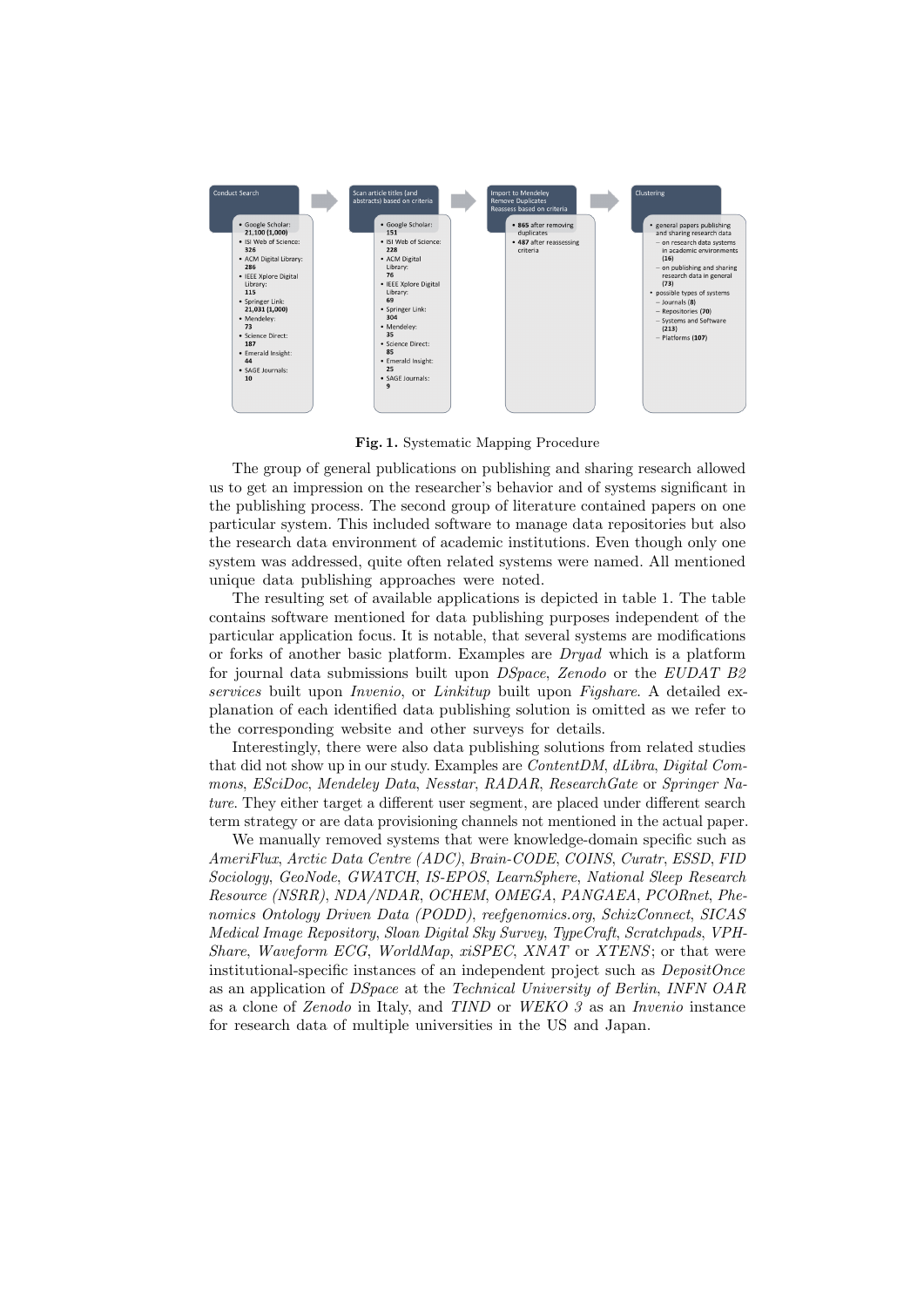| System                         | Count URL      |                                            |
|--------------------------------|----------------|--------------------------------------------|
| GitHub                         | 101            | https://github.com/                        |
| Dryad                          | 67             | https://datadryad.org/                     |
| e!DAL                          | 59             | http://edal.ipk-gatersleben.de/            |
| <b>DSpace</b>                  | 51             | https://duraspace.org/dspace/              |
| Figshare                       | 44             | https://figshare.com/                      |
| Fedora                         | 37             | https://duraspace.org/fedora/              |
| <b>Eprints</b>                 | 35             | https://www.eprints.org/                   |
| Dropbox                        | 32             | https://www.dropbox.com/                   |
| <b>CKAN</b>                    | 27             | https://ckan.org/                          |
| <b>Dataverse</b>               | 27             | https://dataverse.org/                     |
| Zenodo                         | 25             | https://www.zenodo.org/                    |
| myExperiment                   | 23             | https://www.myexperiment.org               |
| Globus                         | 22             | https://www.globus.org/                    |
| <b>Virtuoso</b>                | 22             | https://virtuoso.openlinksw.com/           |
| B2SHARE / EUDAT B2 Services 21 |                | https://b2share.eudat.eu/                  |
| Drupal                         | 20             | https://www.drupal.org/                    |
| <b>XSEDE</b>                   | 14             | https://www.xsede.org/                     |
| Dendro                         | 13             | http://dendro.fe.up.pt/                    |
| D2R                            | 11             | http://d2rq.org/d2r-server                 |
| <b>HUBzero</b>                 | 10             | https://hubzero.org/                       |
| Google Drive                   | 9              | https://drive.google.com/                  |
| LabKey Server                  | $\overline{9}$ | https://www.labkey.org/                    |
| Greenstone                     | 7              | https://www.gdsidm.com/                    |
| SharePoint                     | 7              | https://www.sakaiproject.org/              |
| Invenio                        | $\,6$          | https://invenio-software.org/              |
| eSciDoc                        | $\overline{5}$ | https://www.escidoc.org/                   |
| Omeka                          | 4              | https://www.omeka.org/                     |
| Open Science Framework         | $\sqrt{3}$     | https://osf.io/                            |
| Sakai                          | $\overline{3}$ | https://www.sakailms.org/                  |
| SeedMe                         | $\overline{3}$ | https://www.seedme.org/                    |
| Archivematica                  | 2              | https://www.archivematica.org/             |
| <b>RODA</b>                    | $\overline{2}$ | https://www.roda-community.org/            |
| <b>BRICS</b>                   | 1              | https://brics.cit.nih.gov/                 |
| Clowder                        | 1              | https://clowder.ncsa.illinois.edu/         |
| CoESRA                         | 1              | https://www.coesra.org.au                  |
| <b>DataONE</b>                 | 1              | https://www.dataone.org/                   |
| Galaxy platform                | 1              | https://usegalaxy.org/                     |
| i2b2                           | 1              | https://www.i2b2.org                       |
| ISA tools suite                | $\mathbf 1$    | https://isa-tools.org/                     |
| Islandora                      | 1              | https://islandora.ca/                      |
| Jackrabbit                     | 1              | http://jackrabbit.apache.org/              |
| Linkitup                       | $\mathbf{1}$   | https://github.com/Data2Semantics/linkitup |
| <b>RIKEN</b> MetaDatabase      | $\mathbf{1}$   | http://metadb.riken.jp/                    |
| RunMyCode.org                  | 1              | http://www.runmycode.org/                  |
| SAIL Databank /<br>UKSeRP      | 1              | https://saildatabank.com/                  |
| <b>SEEK</b>                    | 1              | http://seek4science.org/                   |
| SQLShare                       | 1              | https://sqlshare.uw.edu/                   |
| Stardog                        | 1              | https://www.stardog.com/                   |

Table 1. List of identified research data publishing solutions and their number of mentions in different publications (count) in our systematic mapping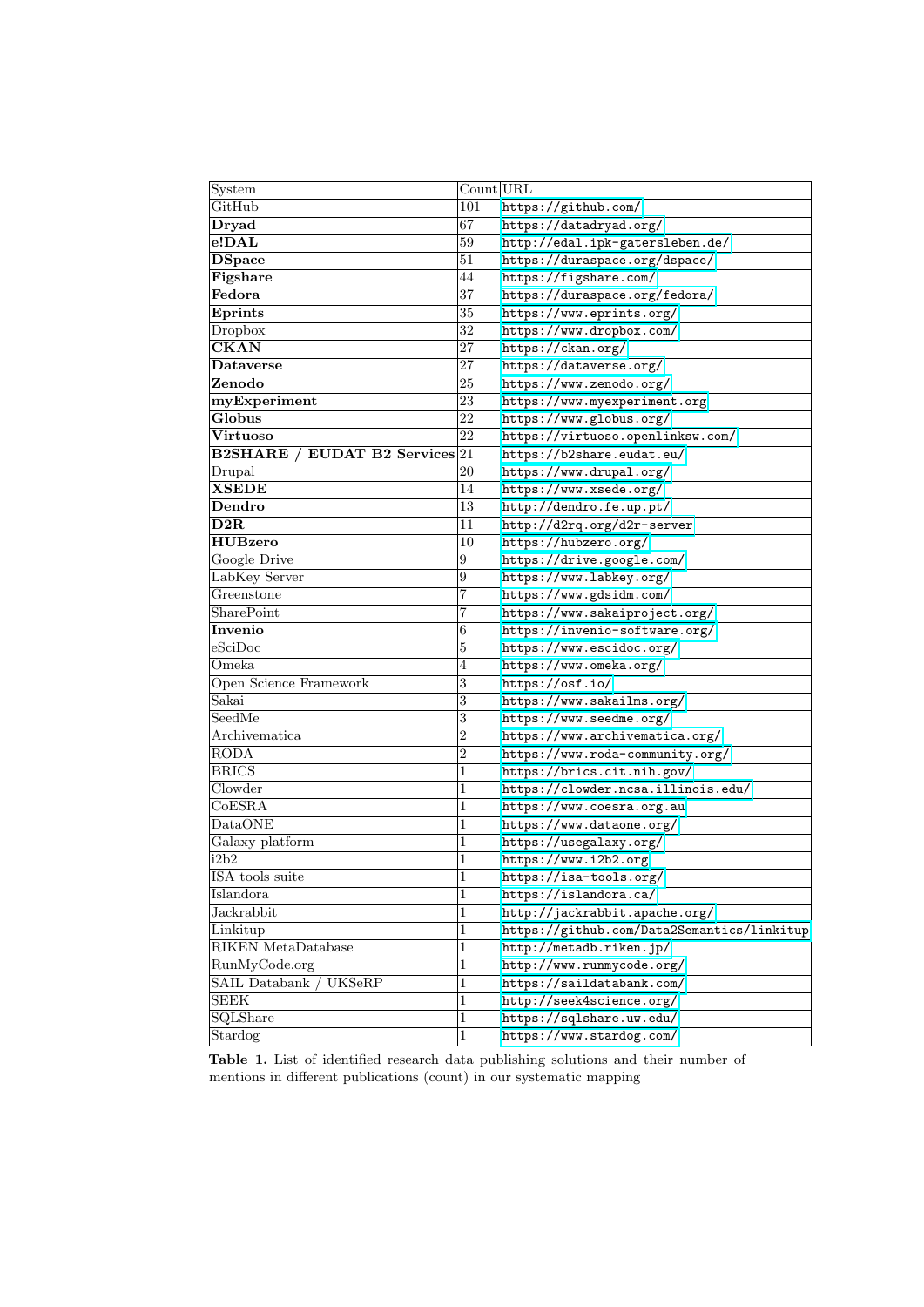## <span id="page-7-0"></span>5 Discussion

In this section, we discuss the obtained results of the systematic mapping and further investigate all identified solution with respect to their current support for Linked Data operations to improve interdisciplinary retrieval and reuse.

## 5.1 Discussion of study results

The landscape of solutions to support publishing and sharing research data is hallmarked by a huge diversion, especially through the variety of domain-specific specialized platforms. Researchers should become aware of the systems that exist and research should focus on lowering barriers between these systems to eliminate data silos and increase interoperability. Gaining a fast impression of a system's functionality was often difficult due to a lack of user-focused self-description and list of features. A better communication would already open them for a bigger community.

It is remarkable, that research data publishing activities often take place via GitHub (software links explicitly excluded). The platform is referenced more often than the  $Dryad$  journal platform or the underlying  $DSpace$  system which implies a notable current relevance for the research community.

Furthermore, the study revealed publishing channels that are traditional and reasonable, but which were not expected in advance. Examples are the data publication via a website Content Management Systems (CMS) such as Drupal, or the usage of commercial Cloud providers such as Dropbox or Google Drive and similar solutions. As we were looking for particular research data management software, we did not emphasize these research-external solutions, but use it as an indicator that users might stick to accustomed, easy-to-use solutions for file sharing, even if they might be commercially driven or privacy-insensitive.

#### 5.2 Discussion of methodology

The applied systematic mapping methodology had some implications to be considered. Even though the search terms were limited, the amount of obtained search results was huge as many publications nowadays include a data publishing aspect. The applied search result pruning implies, that some systems might have been left out. The exclusion of processing and analyzing might have excluded some very interesting systems with a Linked Data focus. In contrast, the general terms platform or repository often resulted in small and very specific systems which had no huge value for the general identification of research data publishing systems. Also, the large amount of domain-specific systems and platforms did not allow to validate each solution and check its feature set. We therefore concentrated on domainindependent research data management platforms and analyzed only approaches that showed up at least 10 times or were base systems or higher ranked solutions.

Identifying the main representatives by occurrence can be an indicator to show their relevance and establishment, but not consequently their eligibility and quality. This applies especially for newer and hyped systems. Also, multiple RDM systems did not exist anymore and therefore not showed up in the mapping summary.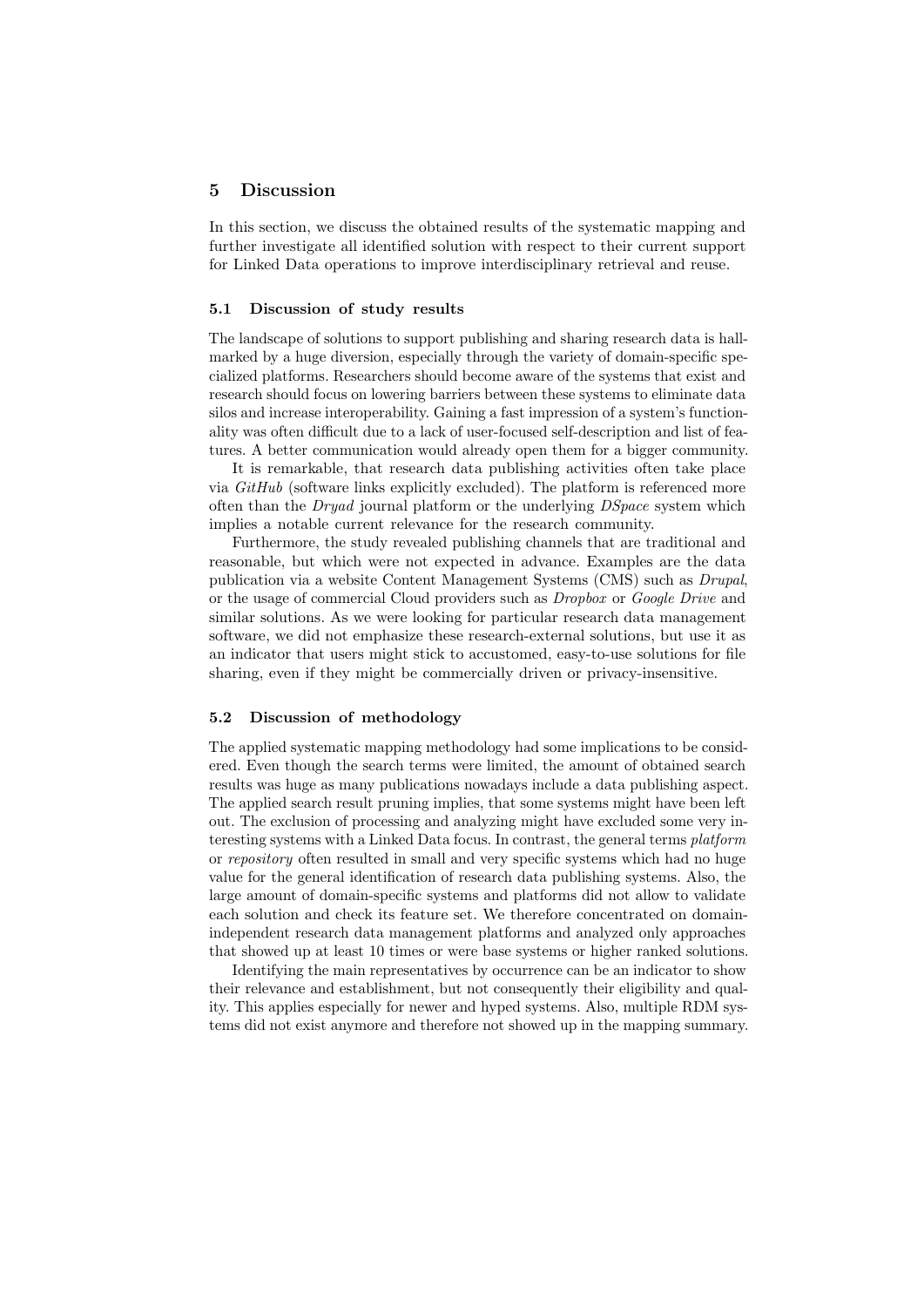#### 5.3 Discussion of FAIR and Linked Data support

To improve scientific discoverability, exchange and reuse among multiple research disciplines, we further investigated the identified research data publishing solutions for the implementation of sustainable interdisciplinary data management capabilities. In order to compare these RDM systems on assessable characteristics, we derived 15 criteria  $C$  from the FAIR principles [\[17\]](#page-11-7) for research data management, that particularly focus on the awareness and handling of Linked Data  $(LD)$  in these data publishing solutions as shown in the following:

#### Findable (LD)

- C1 Is a particular research data set in a current version accessible via a unique PID?
- C2 Is the research data information through that platform indexed in data catalogs, registries and search engines?
- C3 Is a search interface available with filter possibilities for structured Linked Data?

#### Accessible (LD)

- C4 Can new research data be stored or referenced in an easy way?
- C5 Is the user input interface Linked Data aware and easy to use by hiding technical terms and identifiers?
- C6 Can the research data and/or meta data be accessed directly via  $http(s)$ ?
- C7 Do authentication and authorization settings for public/private/restricted access exist?

#### Interoperable (LD)

- C8 Is the meta data description available in an RDF serialization? C9 Can particular established ontologies be used to describe the research data set in a general way such as schema.org/Dataset, DataCite or DCAT/DublinCore?
- C10 Can domain-specific vocabularies be used to further describe the research data?
- C11 Can each concept related to the research data set be described with a corresponding resource URI?

#### Reusable (LD)

- C12 Can a data license be specified in a Linked Data fashion?
- C13 Can the data provenance be specified and updated in a structured way? C14 Are data sets set into relationship based on Linked Data and criteria such as the topic, community, used methods or similar?
- C15 Is the provided data validated or do compliance checks exist?

In order to assess every criterion, a demo instance of each approach was examined together with the provided application self-documentation. We therefore used the basic version without any enabled plugins or sophisticated configuration. A scoring system was applied and the following symbols were used:

- + was assigned, if the criterion was entirely fulfilled
- was assigned, if the criterion was partially fulfilled
- was assigned, if the criterion was not fulfilled<br>% was assigned if the criterion was not applica
- was assigned, if the criterion was not applicable
- ? was assigned, if it was not possible to assess the mentioned criterion () was assigned if the feature is limited in the native version but might l was assigned, if the feature is limited in the native version but might be there with plugins

Table [2](#page-9-0) lists the results of this assessment. We thereby categorize the previously identified RDM solutions in three types: RDM systems that serve as a basic data management platform, RDM applications as a further development of these platforms, and other tools for data management; as a direct comparison between solutions of different application focus appeared inappropriate.

We faced a lack of Linked Data support in the identified RDM systems. They normally provide direct web access to the research data itself via a uniform, persistent resource identifier (C1, C6), manage a research upload (C4) and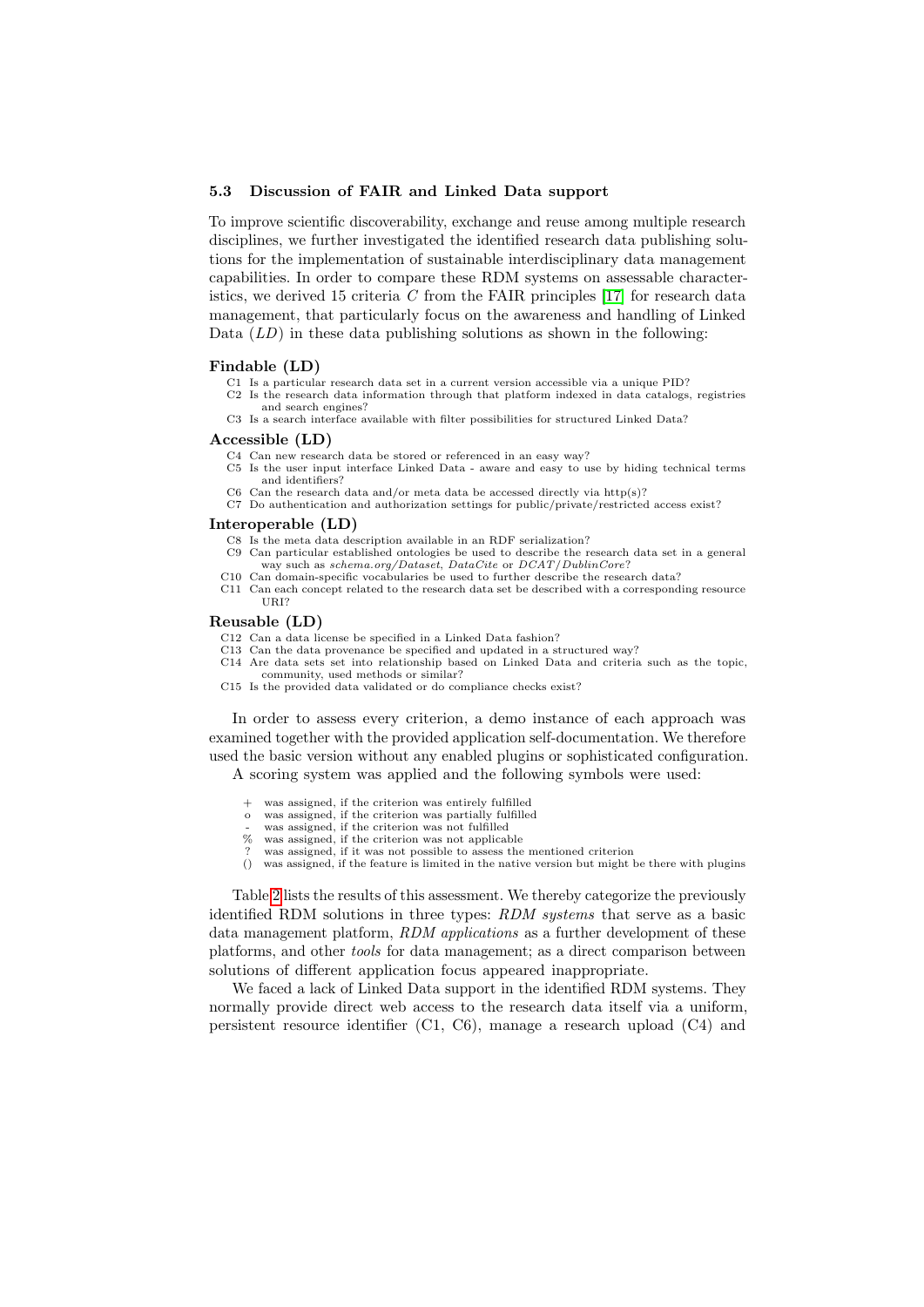| Type                    | Name                | C1       | C2       |          | C3 C4    |                    |         |          |                    |          |          |          |          |          |          |         | $ C5 C6 C7 C8 C9 C10 C11 C12 C13 C14 C15 Total$ |
|-------------------------|---------------------|----------|----------|----------|----------|--------------------|---------|----------|--------------------|----------|----------|----------|----------|----------|----------|---------|-------------------------------------------------|
| <b>RDM</b> Systems      | <b>CKAN</b>         | $^{+}$   | $^{+}$   | $\Omega$ | $^+$     | -                  | $^+$    |          | ( –                |          |          |          | $\Omega$ | $^+$     | $\circ$  | ۰       | $(-)$                                           |
|                         | $e!$ DAL            | $^{+}$   | $^{+}$   |          | $^{+}$   | $\Omega$           | $^+$    | -        | $^{+}$             | $^{+}$   | 7        | $\Omega$ | $^{+}$   | $+$      | 7        | $^{+}$  | $\Omega$                                        |
|                         | $e$ Prints          | $^{+}$   | $^{+}$   | $\Omega$ | $^{+}$   | -                  | $^{+}$  | $\Omega$ | -                  |          |          | ۰        | $^{+}$   | $^{+}$   | $\Omega$ | -       |                                                 |
|                         | Dataverse           | $^{+}$   | $^{+}$   | $\circ$  | $^+$     | $^{+}$             | $^+$    | $\circ$  | $^{+}$             | $^{+}$   |          | $\Omega$ | $^{+}$   | $^{+}$   | $\circ$  | -       | $^{+}$                                          |
|                         | <b>D</b> Space      | $^{+}$   | $^{+}$   | $\circ$  | $\circ$  | $\left( 0 \right)$ | $^+$    | $\, +$   | l –                | $^+$     | (-       | -        | $\Omega$ | $+$      | $\circ$  | ۰       | (o)                                             |
|                         | <b>HUBzero</b>      | $\Omega$ | $\Omega$ | $\Omega$ | $\Omega$ | ۰.                 | $^+$    |          |                    |          |          |          |          | फ्र      | $\circ$  | ۰       | -                                               |
|                         | Invenio             | $^{+}$   | $^{+}$   | $\circ$  | $^{+}$   | -                  | $^{+}$  |          | ۰.                 | $\Omega$ |          | $\Omega$ |          | $\Omega$ | ٠        | $^{+}$  | -                                               |
| RDM Applications Globus | $_{\rm{Dryad}}$     | $^{+}$   | $^{+}$   | $\Omega$ | $^{+}$   | -                  | $^+$    |          | ۰.                 | $^{+}$   |          |          |          |          | -        |         | -                                               |
|                         | EUDAT <sub>B2</sub> | $^{+}$   | $^{+}$   | $^{+}$   | $^{+}$   | $^{+}$             | $^{+}$  |          | -                  | $^{+}$   |          | $\Omega$ | $^{+}$   | $^{+}$   | $^{+}$   |         | $^{+}$                                          |
|                         | Figshare            | $^{+}$   | $^{+}$   | $\circ$  | $^{+}$   | $\Omega$           | $^+$    | $\Omega$ | ۰.                 | $^+$     |          | $\Omega$ | $\Omega$ | $^{+}$   | $^{+}$   | ۰       | $\Omega$                                        |
|                         |                     | $\Omega$ | -        | $\Omega$ | $\Omega$ | ۰.                 | $\circ$ | $^{+}$   | ۰                  | $^{+}$   |          | ۰        |          | $\Omega$ | ٠        | ۰       | -                                               |
|                         | myExperiment        | $^{+}$   | $\Omega$ | $\circ$  | $^{+}$   | $^{+}$             | $^{+}$  | $^{+}$   | $^{+}$             | $^{+}$   |          | $^{+}$   | $^{+}$   | $^{+}$   | $^{+}$   |         | $^{+}$                                          |
|                         | <b>XSEDE</b>        | $\Omega$ | -        | $\Omega$ | $\Omega$ | ۰.                 | $^+$    |          |                    |          |          |          |          |          |          |         |                                                 |
|                         | Zenodo              | $^{+}$   | $^{+}$   | $\Omega$ | $^{+}$   | $\Omega$           | $^{+}$  | $+$      | $^{+}$             | $^{+}$   | $\Omega$ | $^{+}$   | $^{+}$   | $^{+}$   | $^{+}$   | $\circ$ | $^+$                                            |
| RDM Tools               | D2R                 | $^{+}$   | $\%$     | $^{+}$   | %        | ۰.                 | $\circ$ | %        | %                  |          |          | $\circ$  | $\%$     | $\%$     | $\%$     | $\%$    | $\mathbf{o}$                                    |
|                         | Dendro              | $^{+}$   | $\%$     | $^{+}$   | $\Omega$ | $^{+}$             | $^{+}$  | $\circ$  | $^{+}$             | $^{+}$   | $\circ$  | $^{+}$   | $\circ$  | $^{+}$   | $^{+}$   | $^{+}$  | $^{+}$                                          |
|                         | $\rm{Fedora}$       | $^{+}$   | ℅        | फ्र      | $^{+}$   | ℅                  | $^{+}$  | $^{+}$   | $^{+}$             | ℅        | ℅        | $^{+}$   | %        | $^{+}$   | F        | 76      | $^{+}$                                          |
|                         | Virtuoso            | $^{+}$   | ℅        | $^+$     | $^+$     |                    | $^+$    | $^+$     | $\hspace{0.1mm} +$ | $^{+}$   | $^{+}$   | $^{+}$   | $\%$     | %        | $^{+}$   |         | $^{+}$                                          |

<span id="page-9-0"></span>Table 2. Systematized mapping results with assessment of Linked Data support

request in an input form additional meta information that is mapped to a DCAT, Dublin Core or schema.org vocabulary. However, most of the meta information is still based on literal string input (C5). This means, that the strength of Linked Data to set other concepts into a comprehensive, distinct relationship is not used at all. This situation could be improved for user input interfaces in the frontend by providing recommended and more sophisticated input operations [\[12\]](#page-11-8). It was also not possible to provide a meta description file with predefined values in an automated fashion.

The generated meta information can only be reviewed on every RDM platform and the provided export format is only in a few cases available in an RDF serialization (C8). Provided metadata was mostly limited to basic information and provenance data (C9). Other relevant, domain-specific vocabularies are seldom taken into consideration or offered in the user interface (C10). If such a structured research data description is possible, it was limited to a rudimentary provision of property URIs and object values to identify particular topics.

Managing versions and provenance aspects was a key feature, where the majority of the tested RDM solutions succeeded (C13). However, this provenance information was seldom part of the meta description export (e.g., by relying on the PROV-O ontology) which could be of high relevance for reusing research data and existing meta information. Automatic data quality assessment checks were not run by any of the tested systems and only concentrated on a valid meta data input (C15). Instead, platform providers include a manual review process with a confirmation step before publishing a submitted resource.

Outstanding solutions with Linked Data awareness that should be highlighted and considered are currently the Harvard Dataverse, the EUDAT B2 services, Zenodo and DSpace with TripleStore and RDF extensions and/or a Fedora sublayer. Toolwise, Dendro has to be pointed out as a tool to specify potential relevant meta data.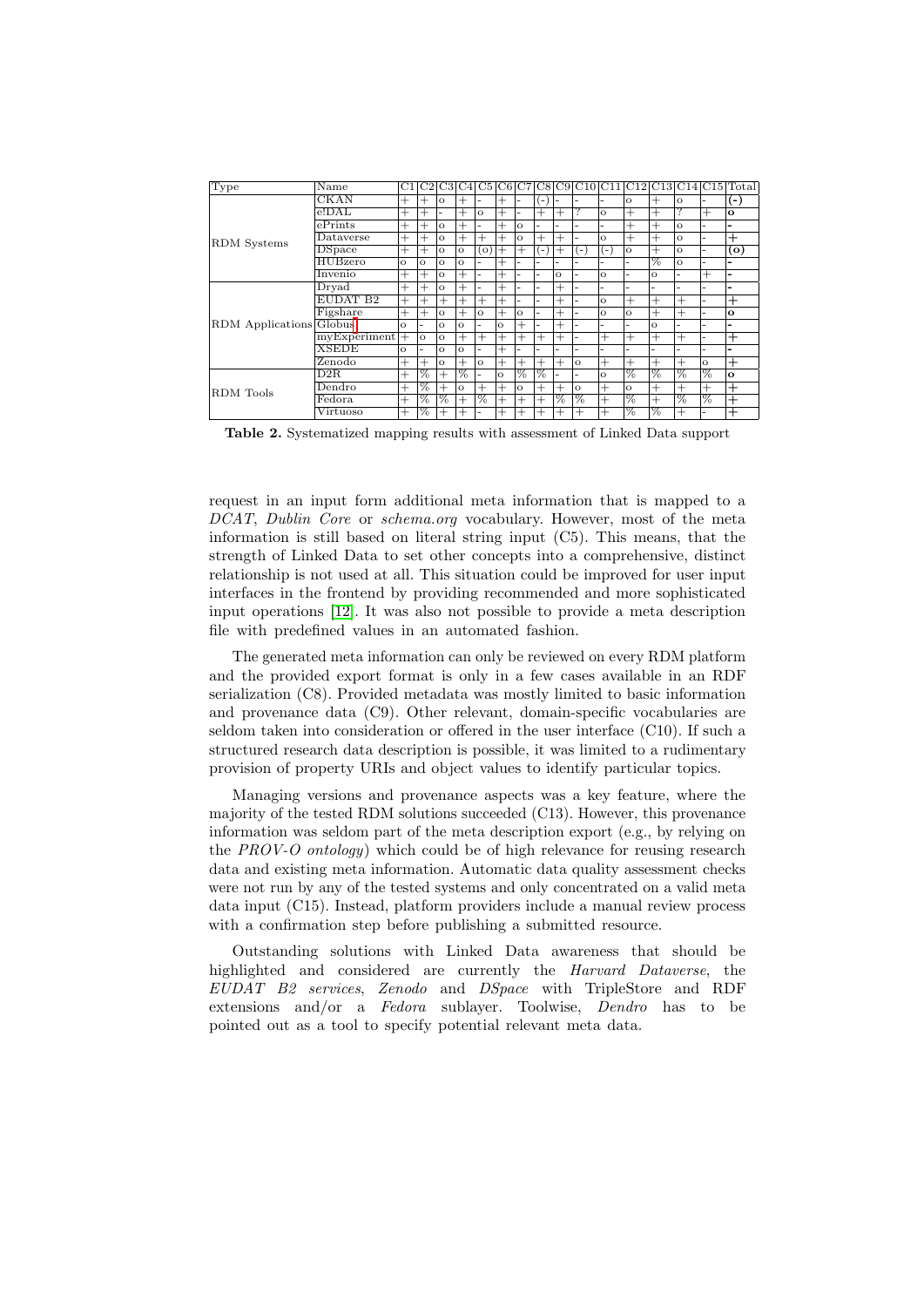## <span id="page-10-0"></span>6 Related Work

Research data management systems were already compared in several studies.

Kökörčený and Bodnárová [\[10\]](#page-11-9) focused on digital library systems and gave an overview on appropriate existing systems and their information architecture for libraries, but without dealing with data management in particular. The provision of data repository content to the Semantic Web was discussed by [Becker et al.](#page-11-10) [\[3\]](#page-11-10), focusing particularly on technical aspects to reduce data silos and implementing open protocols to extend a traditional RDM application with Linked Data capabilities on the example of DSpace.

[Poole](#page-11-11) [\[15\]](#page-11-11) provided a critical literature review and discussed the current state in digital curation also with respect to human factors. The current necessary transition of data platforms was then described by [Poline et al.](#page-11-12) [\[14\]](#page-11-12), who encouraged to see data publishing as the next, higher step in comparison to data sharing. [Assante et al.](#page-11-13) [\[2\]](#page-11-13) concentrated on 5 selected scientific data repositories and their capability to use them for Open Science and data publishing activities. In another study, [Amorim et al.](#page-11-14) [\[1\]](#page-11-14) compared 6 out of 15 preselected RDM solutions from an institutional perspective and gave a comprehensive description and overview of the feature set for each system.

However, all of these surveys assumed a pre-defined basic set of relevant systems to evaluate. We reassessed the establishment of RDM solutions in 2019 by focusing on an analysis of existing publications and a systematic mapping. Furthermore, we particularly highlight the role and support of Linked Data in these data management systems.

# <span id="page-10-1"></span>7 Conclusion

In this paper, we investigated current research data management platforms and their capabilities to request and expose Linked Data descriptions of research data sets for interdisciplinary discovery and reuse. We therefore conducted a comparative study where we identified 18 web-based general-purpose RDM platforms that are used in 2018 to publish research data.

All identified web applications were then evaluated with respect to their current support for dealing with Linked Data to follow FAIR principles for data sharing. We came to the conclusion, that the support for Linked Data differs among all examined systems and that there is room for improvement, especially from a UI input point of view. Nevertheless, a basic support is already given in systems such as the Dataverse, EUDAT B2 Services, Zenodo or DSpace. In particular, this is limited to discovery meta information with links to author's ORCIDs and basic DublinCore properties in most of the cases. Although dedicated ontologies with unique concept identifiers already exist in multiple knowledge domains that can be used to describe relevant aspects of a data set, they are hardly used due to a lack of appropriate user interfaces and terminology services.

A closer look, especially on the huge variety in knowledge domain-specific systems, could be a benefit for interdisciplinary research and for the exchange of experiences and best practices